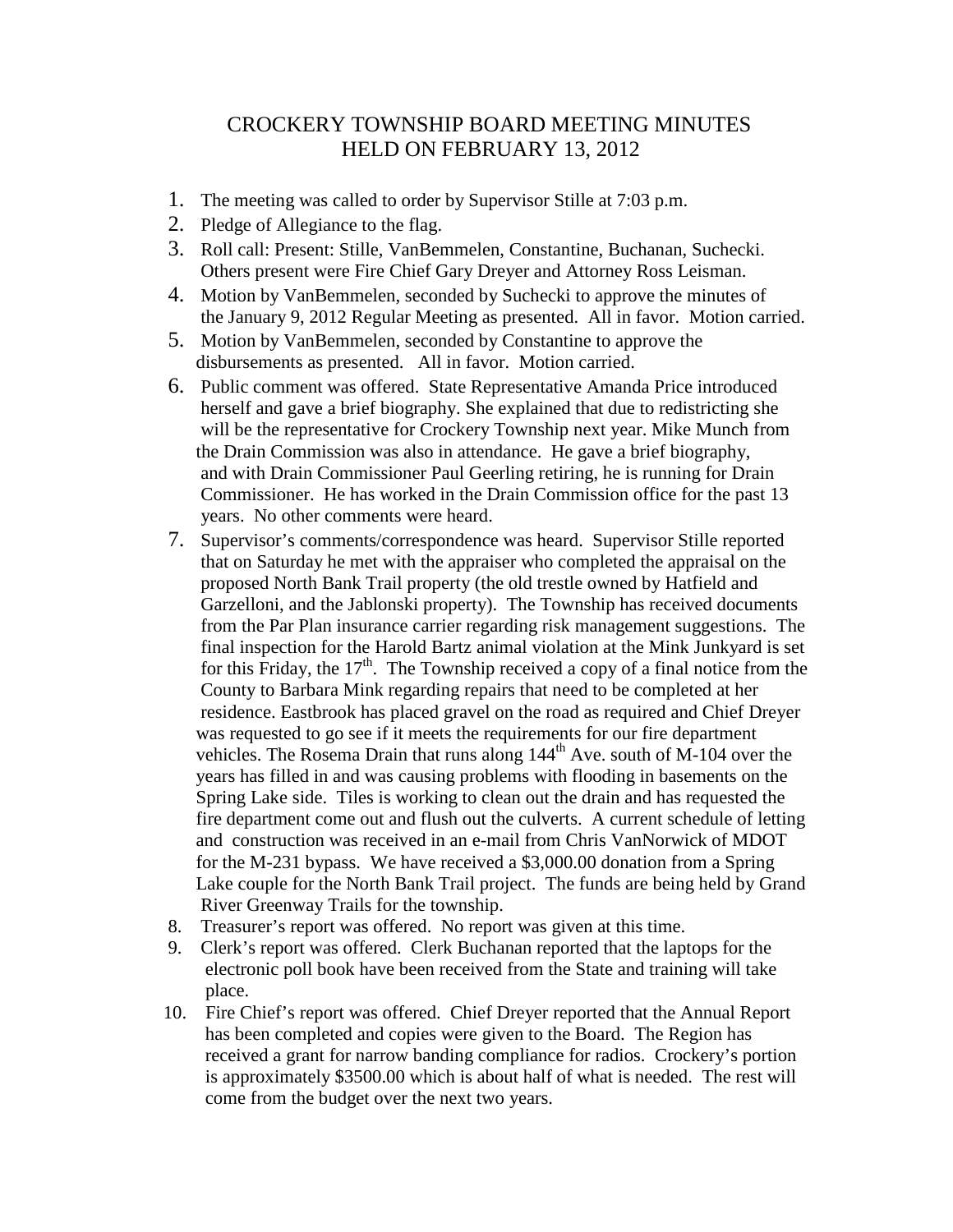- 11. Committee Chair's reports were offered. None were heard.
- 12. Trustee Constantine informed the Board that there has been a leak in the multi-purpose room. In the spring the seams will need to be resealed.
- 13. Motion by VanBemmelen, seconded by Suchecki to adopt Ordinance To Amend The Zoning Ordinance Of The Township Of Crockery (Agricultural Ponds; Recreational Ponds; Special Land Uses; Existing Lots of Records; And Other Matters). Motion by VanBemmelen, seconded by Constantine to amend the motion to table the issue until the next board meeting so all members will have time to study all the proposed amendments. Motion to amend, all in favor. Motion carried. Motion to table until next meeting, all in favor. Motion carried.
- 14. Motion by VanBemmelen, seconded by Buchanan to adopt Resolution 2012-02, Resolution To Approve A Temporary Moratorium On The Issuance Of Permits Or The Granting Of Other Approvals For The Cultivation And Providing Of Medical Marijuana In The Township, effective for one year. All in favor. Motion carried.
- 15. Motion by Constantine, seconded by VanBemmelen to authorize payment of \$1,000.00 to the Greater Spring Lake Area Recreation Committee. All in favor. Motion carried.
- 16. Motion by Constantine, seconded by VanBemmelen to approve payment of \$1,200.00 to LP Tree Service for the removal of a dead tree in Ottawa Center Cemetery. All in favor. Motion carried.
- 17. Motion by VanBemmelen, seconded by Buchanan to set a Public Hearing on March 12, 2012 for a grant application for the continuation of the North Bank Trail. All in favor. Motion carried.
- 18. Motion by VanBemmelen, seconded by Constantine to raise the multi-purpose room rental fee from \$35.00 to \$45.00. All in favor. Motion carried.
- 19. Motion by VanBemmelen, seconded by Constantine to waive a rental fee on the classroom for a local 4-H group to use for 2 meetings a month during the school year as it is beneficial to the Township. All in favor. Motion carried.
- 20. Discussion was held on water lines and laterals in Eastbrook.
- 21. Motion by VanBemmelen, seconded by Buchanan to ratify Chief Gary Dreyer's annual evaluation as received from the Fire Department Advisory Committee. All in favor. Motion carried.
- 22. Motion by Constantine, seconded by Suchecki to adopt Resolution 2012-03, Resolution For A Deficit Elimination Plan Street Light Fund. All in favor. Motion carried.
- 23.. Motion by Suchecki, seconded by Constantine to approve the State Auditor to conduct the 2011-2012 audit at an estimated 85 hours at \$92.00 an hour. All in favor. Motion carried.
- 24. Discussion was held and preliminary pricing was reviewed for the extension and paving of  $136<sup>th</sup>$  Ave. from M-104 north to State Road.
- 25. Motion by Buchanan, seconded by Constantine to authorize the Crockery Citizens Committee to "Adopt the Bike Trail" for the purposes of keeping the North Bank Trail clean. All in favor. Motion carried.
- 26. Motion by VanBemmelen, seconded by Buchanan to adopt the 2012 Township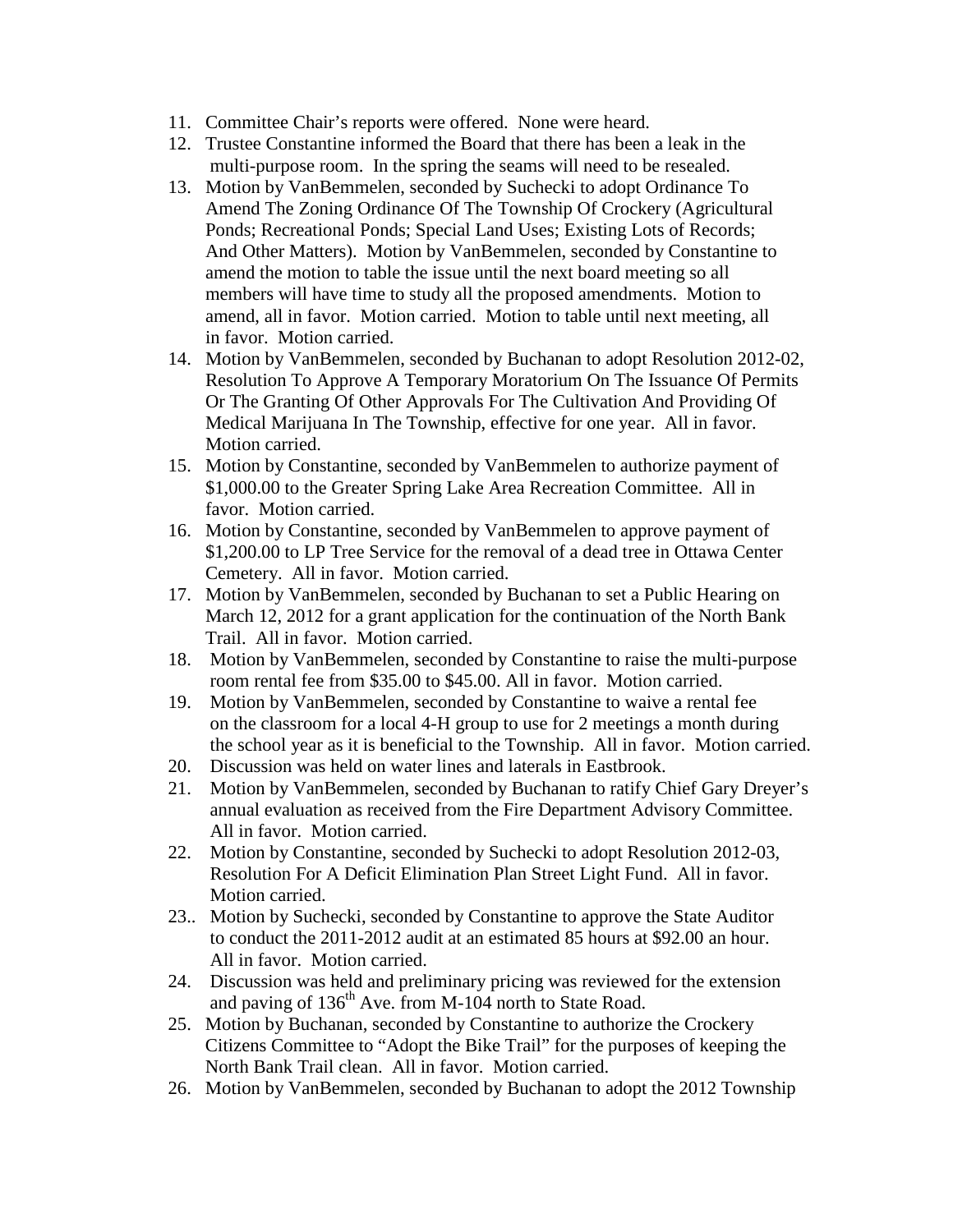Goal List. All in favor. Motion carried.

- 27. Motion by VanBemmelen, seconded by Buchanan to increase the pay for the Administrative Assistant position currently held by Tammie Anderson from \$10.75 an hour to \$11.50 an hour. All in favor. Motion carried.
- 28. Motion by Buchanan, seconded by Constantine to adjourn the meeting. All in favor. Motion carried. Meeting adjourned at 9:12 p.m.

Submitted by

Kathy Buchanan, Clerk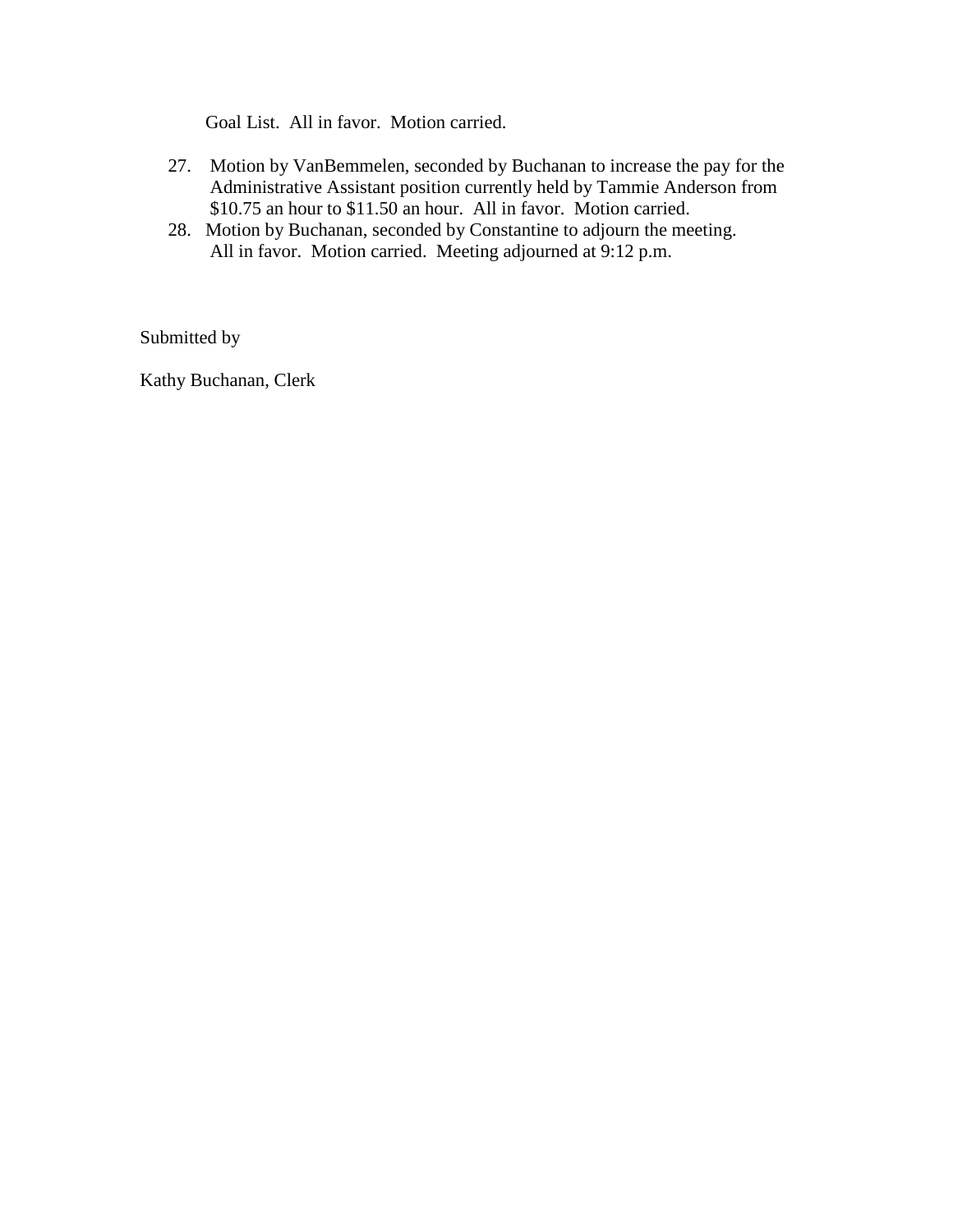## **CROCKERY TOWNSHIP BOARD MEETING MINUTES SPECIAL MEETING HELD ON FEBRUARY 20, 2012**

- 1. The meeting was called to order by Supervisor Stille at 7:00 p.m.
- 2. Pledge of Allegiance to the flag.
- 3. Roll call: Present: Stille, VanBemmelen, Constantine, Suchecki, Buchanan.
- 4. Motion by Constantine, seconded by VanBemmelen to approve the minutes of the February 13, 2012 Regular Meeting as presented. All in favor. Motion carried.
- $5.$ Supervisor's comments/correspondence was heard. Supervisor Stille reported that he has received a further review on the projected costs of the proposed extension and paving of 136th Ave. Supervisor Stille received information from Mark Nettleton regarding the three methods we can utilize for accessing the cost of the road improvements on 136<sup>th</sup>.
- Treasurer's report was offered. Treasurer VanBemmelen reported that the 6. Township has received an invite to attend a program hosted by Prein & Newhof. It will be held on March  $22^{nd}$  from 8:30 a.m. to 3:00 p.m. at the Prince Conference Center at Calvin College. The program will cover grass roots fundraising, infrastructure and finding grants.
- Clerk's report was offered. Clerk Buchanan reported that a request has been  $7_{\scriptscriptstyle{\sim}}$ received from a group wanting to rent the gym for roller derby practice. The consensus of the Board is that we do not wish to rent for this purpose due to the maintenance on the gym floors and the rental agreement states no skates of any kind are allowed in the building.
- Motion by VanBemmelen, seconded by Suchecki to adopt Ordinance 2012-02, 8. An Ordinance To Amend The Zoning Ordinance (Signs: Billboards: Buffer Yards; Nonconforming Buildings; Lots of Record; Fences et al.) with modifications. Roll call: VanBemmelen, Buchanan, Constantine, Suchecki, Stille – Yes. Motion carried.
- 9. Motion by VanBemmelen, seconded by Constantine to take Ordinance 2012-01 off the table for discussion. All in favor. Motion carried.
- 10. Motion by VanBemmelen, seconded by Suchecki to adopt Ordinance 2012-01, An Ordinance To Amend The Zoning Ordinance Of Crockery Township (Agricultural Ponds; Recreational Ponds; Special Land Uses; Existing Lots of Record; and Other Matters). Roll call: Stille, Suchecki, VanBemmelen, Constantine, Buchanan -- Yes. Motion carried.
- 11. Motion by Suchecki, seconded by VanBemmelen to reappoint Mike Murphy to the Corridor Improvement Authority for a full term (yrs.) Roll call – Suchecki, Stille, VanBemmelen – Yes. Buchanan, Constantine – No. Motion carried on a majority vote.
- 12. Motion by Buchanan, seconded by VanBemmelen to approve the Mink Junkyard application for one year with four conditions. The conditions are they continue to clean up and keep clear the residential lot where Mrs. Mink lives; the east part of the industrial property must be cleaned up and kept clear; roadside must be